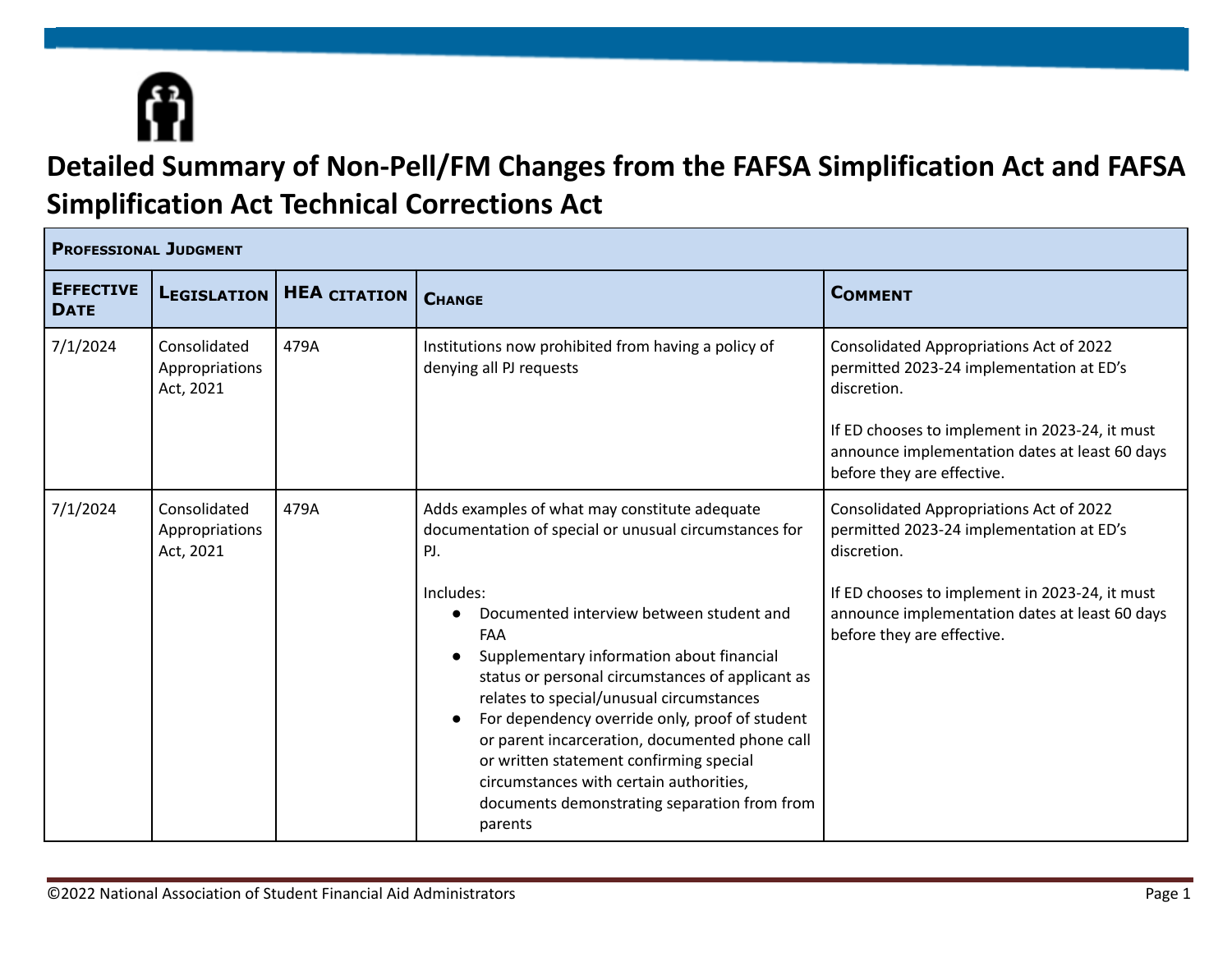| 7/1/2024 | Consolidated<br>Appropriations<br>Act, 2021 | 479A | Adds examples of special circumstances that may be<br>used for adjustments related to Pell grant eligibility only.<br>Includes:<br>Recent unemployment of student or family<br>$\bullet$<br>member<br>Student or family member is a dislocated worker<br>Change in housing status resulting in student<br>being a homeless youth<br>Unusual amount of losses claimed on tax return<br>Receipt of untaxed foreign income for which<br>taxpayer received a foreign tax credit                                              | <b>Consolidated Appropriations Act of 2022</b><br>permitted 2023-24 implementation at ED's<br>discretion.<br>If ED chooses to implement in 2023-24, it must<br>announce implementation dates at least 60 days<br>before they are effective  |
|----------|---------------------------------------------|------|--------------------------------------------------------------------------------------------------------------------------------------------------------------------------------------------------------------------------------------------------------------------------------------------------------------------------------------------------------------------------------------------------------------------------------------------------------------------------------------------------------------------------|---------------------------------------------------------------------------------------------------------------------------------------------------------------------------------------------------------------------------------------------|
| 7/1/2024 | Consolidated<br>Appropriations<br>Act, 2021 | 479A | Adds to existing examples of special circumstances for<br>using PJ to adjust COA and SAI.<br>Includes:<br>The existence of additional family members<br>$\bullet$<br>enrolled in college<br>Severe disability of student, student's parent,<br>$\bullet$<br>student's spouse, or student's dependent<br>Unusual amount of losses claimed on tax return                                                                                                                                                                   | <b>Consolidated Appropriations Act of 2022</b><br>permitted 2023-24 implementation at ED's<br>discretion.<br>If ED chooses to implement in 2023-24, it must<br>announce implementation dates at least 60 days<br>before they are effective. |
| 7/1/2024 | Consolidated<br>Appropriations<br>Act, 2021 | 479A | Adds that FAA authority to determine independent<br>status based on unusual circumstances must be based<br>on instances in which the student is unable to contact a<br>parent or where contact with parents poses a risk to the<br>student.<br>Gives examples of unusual circumstances that would<br>qualify students for dependency override, such as:<br>Human trafficking<br>Being legally granted refugee or asylum status<br>Parental abandonment or estrangement<br>Student or parental incarceration<br>$\bullet$ | Consolidated Appropriations Act of 2022<br>permitted 2023-24 implementation at ED's<br>discretion.<br>If ED chooses to implement in 2023-24, it must<br>announce implementation dates at least 60 days<br>before they are effective.        |
| 7/1/2024 | Consolidated<br>Appropriations              | 479A | Adds ability for students to indicate request for<br>treatment as provisional independent student on the                                                                                                                                                                                                                                                                                                                                                                                                                 | Consolidated Appropriations Act of 2022<br>permitted 2023-24 implementation at ED's                                                                                                                                                         |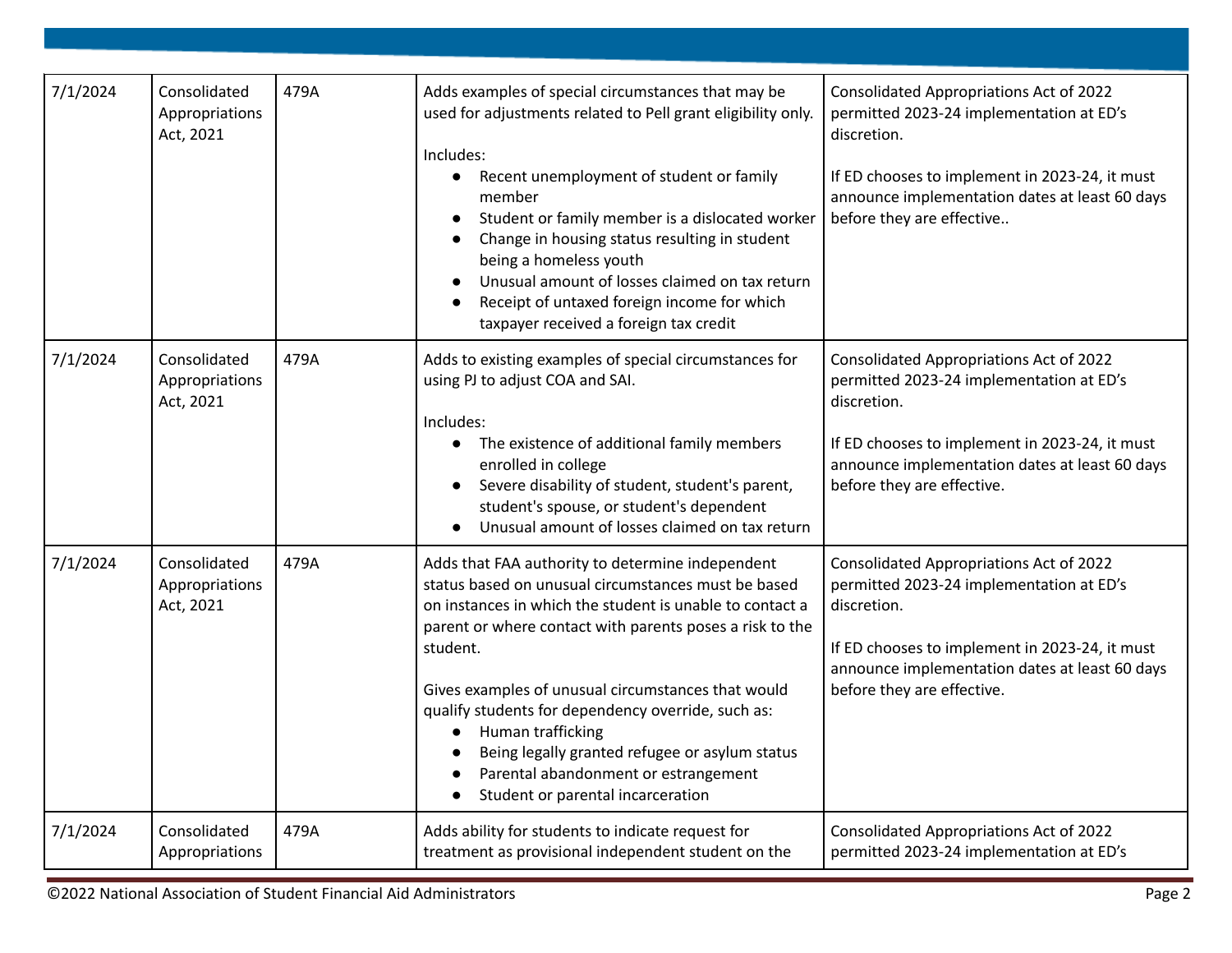|          | Act, 2021                                   |      | FAFSA for purposes of provisional determination of<br>financial aid eligibility.<br>FAAs must notify students who request provisional<br>independent student status of institutional process for<br>dependency override.<br>Student must still complete the dependency override<br>process in accordance with changes to the law regarding<br>dependency overrides and in accordance with<br>institutional procedures. | discretion.<br>If ED chooses to implement in 2023-24, it must<br>announce implementation dates at least 60 days<br>before they are effective.                                                                                                                                                             |
|----------|---------------------------------------------|------|------------------------------------------------------------------------------------------------------------------------------------------------------------------------------------------------------------------------------------------------------------------------------------------------------------------------------------------------------------------------------------------------------------------------|-----------------------------------------------------------------------------------------------------------------------------------------------------------------------------------------------------------------------------------------------------------------------------------------------------------|
| 7/1/2024 | Consolidated<br>Appropriations<br>Act, 2021 | 479A | FAAs now required to presume any student who<br>received a dependency override in a preceding award<br>year to be independent for each subsequent award year<br>at the same institution unless the student informs the<br>institution that their circumstances have changed or the<br>institution has conflicting information about the<br>student's independence.                                                     | Previously dependency overrides had to be<br>completed each year.<br>Consolidated Appropriations Act of 2022<br>permitted 2023-24 implementation at ED's<br>discretion.<br>If ED chooses to implement in 2023-24, it must<br>announce implementation dates at least 60 days<br>before they are effective. |
| 7/1/2024 | Consolidated<br>Appropriations<br>Act, 2021 | 479A | Institutions now required to publicize that students have<br>the opportunity to pursue PJ adjustments.                                                                                                                                                                                                                                                                                                                 | Consolidated Appropriations Act of 2022<br>permitted 2023-24 implementation at ED's<br>discretion.<br>If ED chooses to implement in 2023-24, it must<br>announce implementation dates at least 60 days<br>before they are effective.                                                                      |
| 7/1/2024 | Consolidated<br>Appropriations<br>Act, 2021 | 479A | Codifies previous ED guidance that during qualifying<br>emergency FAAs can set income to zero with<br>documentation of unemployment benefits and that ED<br>must adjust program review selection model to account<br>for rises in PJ during emergencies.                                                                                                                                                               | Consolidated Appropriations Act of 2022<br>permitted 2023-24 implementation at ED's<br>discretion.<br>If ED chooses to implement in 2023-24, it must<br>announce implementation dates at least 60 days<br>before they are effective.                                                                      |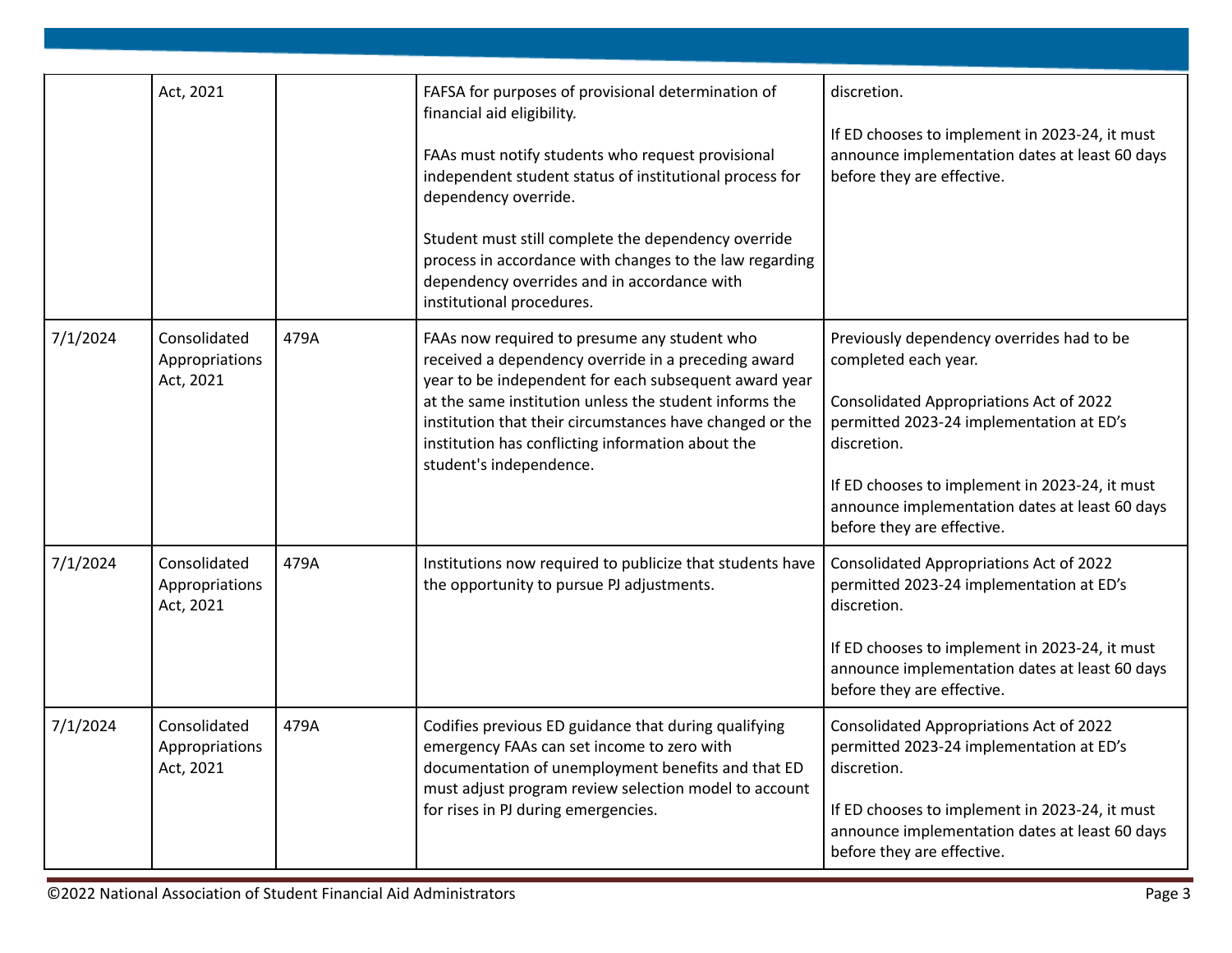|                                 | <b>COST OF ATTENDANCE</b>                   |                     |                                                                                                                                                                                                                                                                                                                                                           |                                                                                                                                                                                                                                      |  |  |
|---------------------------------|---------------------------------------------|---------------------|-----------------------------------------------------------------------------------------------------------------------------------------------------------------------------------------------------------------------------------------------------------------------------------------------------------------------------------------------------------|--------------------------------------------------------------------------------------------------------------------------------------------------------------------------------------------------------------------------------------|--|--|
| <b>EFFECTIVE</b><br><b>DATE</b> | <b>LEGISLATION</b>                          | <b>HEA CITATION</b> | <b>CHANGE</b>                                                                                                                                                                                                                                                                                                                                             | <b>COMMENT</b>                                                                                                                                                                                                                       |  |  |
| 7/1/2024                        | Consolidated<br>Appropriations<br>Act, 2021 | 478(a)(2)           | ED now authorized to regulate all cost of attendance<br>components except tuition and fees.                                                                                                                                                                                                                                                               | ED was previously prohibited from regulating<br>COA.<br>Effective date changed from 2023-24 to 2024-25<br>award year by Consolidated Appropriations Act,<br>2022.                                                                    |  |  |
| 7/1/2024                        | Consolidated<br>Appropriations<br>Act, 2021 | 472                 | Costs for materials or supplies required of all students in<br>the same course of study moved from tuition and fees<br>component to books, course materials, supplies, and<br>equipment component.                                                                                                                                                        | Consolidated Appropriations Act of 2022<br>permitted 2023-24 implementation at ED's<br>discretion.<br>If ED chooses to implement in 2023-24, it must<br>announce implementation dates at least 60 days<br>before they are effective. |  |  |
| 7/1/2024                        | Consolidated<br>Appropriations<br>Act, 2021 | 472                 | Books and supplies component renamed books, course<br>materials, supplies, and equipment.<br>Books, course materials, supplies, and equipment<br>no longer included with transportation and<br>miscellaneous personal expenses components.<br>Allowance for rental or purchase of a computer no<br>longer limited to students enrolled at least 1/2 time. | Consolidated Appropriations Act of 2022<br>permitted 2023-24 implementation at ED's<br>discretion.<br>If ED chooses to implement in 2023-24, it must<br>announce implementation dates at least 60 days<br>before they are effective. |  |  |
| 7/1/2024                        | Consolidated<br>Appropriations<br>Act, 2021 | 472                 | Transportation COA component separated from books,<br>supplies, and miscellaneous personal expenses COA<br>components.<br>Definition for transportation component added: "may<br>include transportation between campus, residences,<br>and place of work, as determined by the institution."                                                              | Consolidated Appropriations Act of 2022<br>permitted 2023-24 implementation at ED's<br>discretion.<br>If ED chooses to implement in 2023-24, it must<br>announce implementation dates at least 60 days<br>before they are effective. |  |  |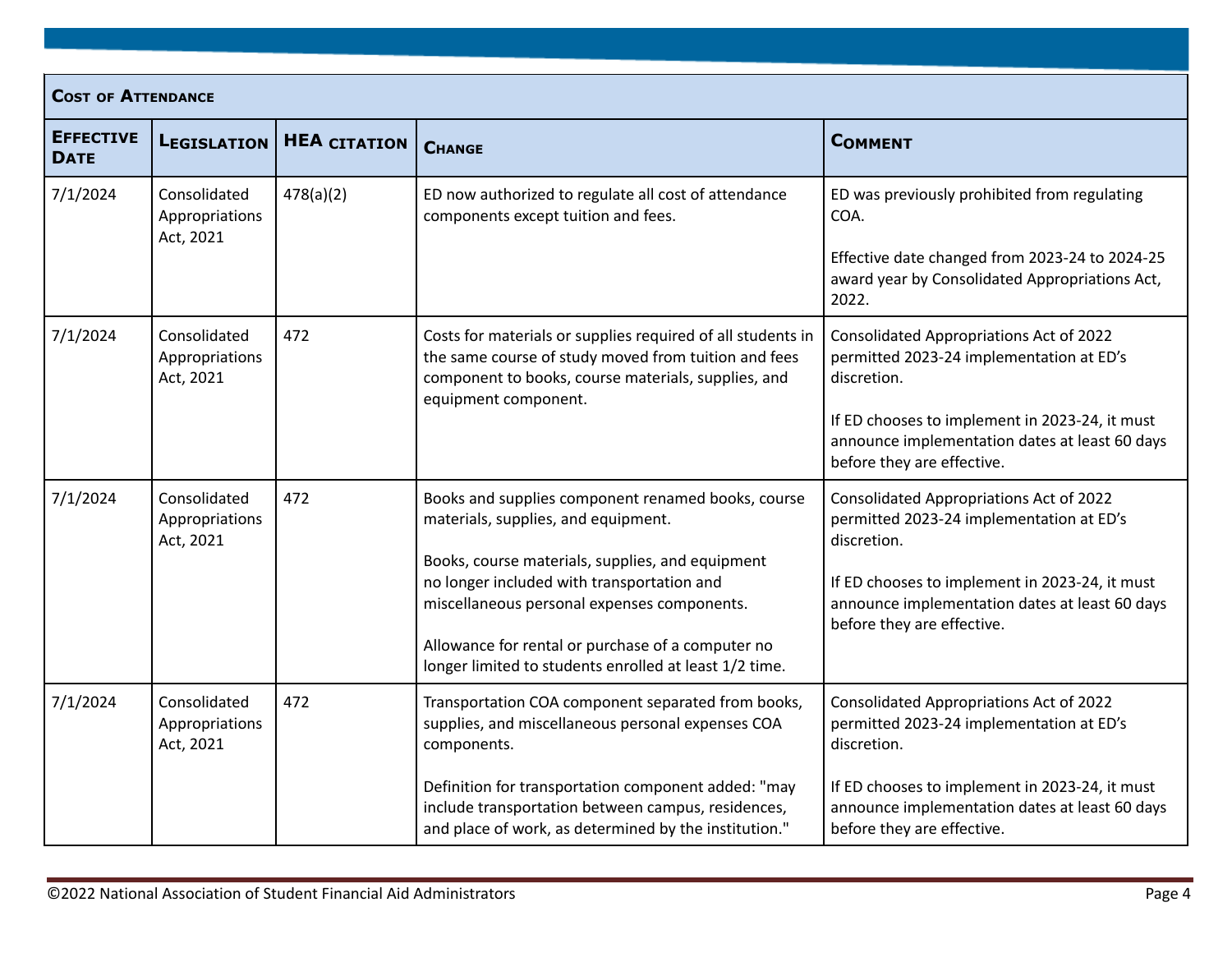| 7/1/2024 | Consolidated<br>Appropriations<br>Act, 2021 | 472 | Miscellaneous personal expenses now separated from<br>books, supplies, and transportation expenses COA<br>components.                                                                                                                                                                                                                                                                                                                                                                                                                                                                                                                                                                                                                                                                     | Consolidated Appropriations Act of 2022<br>permitted 2023-24 implementation at ED's<br>discretion.<br>If ED chooses to implement in 2023-24, it must<br>announce implementation dates at least 60 days<br>before they are effective. |
|----------|---------------------------------------------|-----|-------------------------------------------------------------------------------------------------------------------------------------------------------------------------------------------------------------------------------------------------------------------------------------------------------------------------------------------------------------------------------------------------------------------------------------------------------------------------------------------------------------------------------------------------------------------------------------------------------------------------------------------------------------------------------------------------------------------------------------------------------------------------------------------|--------------------------------------------------------------------------------------------------------------------------------------------------------------------------------------------------------------------------------------|
| 7/1/2024 | Consolidated<br>Appropriations<br>Act, 2021 | 472 | Room & board renamed living expenses.<br>Board COA component renamed food, and must provide<br>for three meals per day.<br>Room COA component renamed housing.<br>Institutions must calculate an on campus housing<br>component calculation for students with dependents<br>and a separate one for students without dependents.<br>Both of these on-campus housing expense<br>determinations must be based on the greater of average<br>or median amount assessed to these groups of students.<br>New housing category is added for students living off<br>campus, and housing expense amount for students<br>living off campus is defined as "a standard allowance for<br>rent or other housing costs."<br>Housing allowance cannot be zero for students living at<br>home with parents. | Consolidated Appropriations Act of 2022<br>permitted 2023-24 implementation at ED's<br>discretion.<br>If ED chooses to implement in 2023-24, it must<br>announce implementation dates at least 60 days<br>before they are effective. |
| 7/1/2024 | Consolidated<br>Appropriations<br>Act, 2021 | 472 | Removes option for institutions to include loan fees for<br>students receiving non-federal (conventional) loans as a<br>COA component.<br>Consolidated Appropriations Act of 2021 removed<br>option for institutions to choose to use either actual or<br>average federal loan fees and required the use of actual                                                                                                                                                                                                                                                                                                                                                                                                                                                                        | Consolidated Appropriations Act of 2022<br>permitted 2023-24 implementation at ED's<br>discretion.<br>If ED chooses to implement in 2023-24, it must<br>announce implementation dates at least 60 days<br>before they are effective. |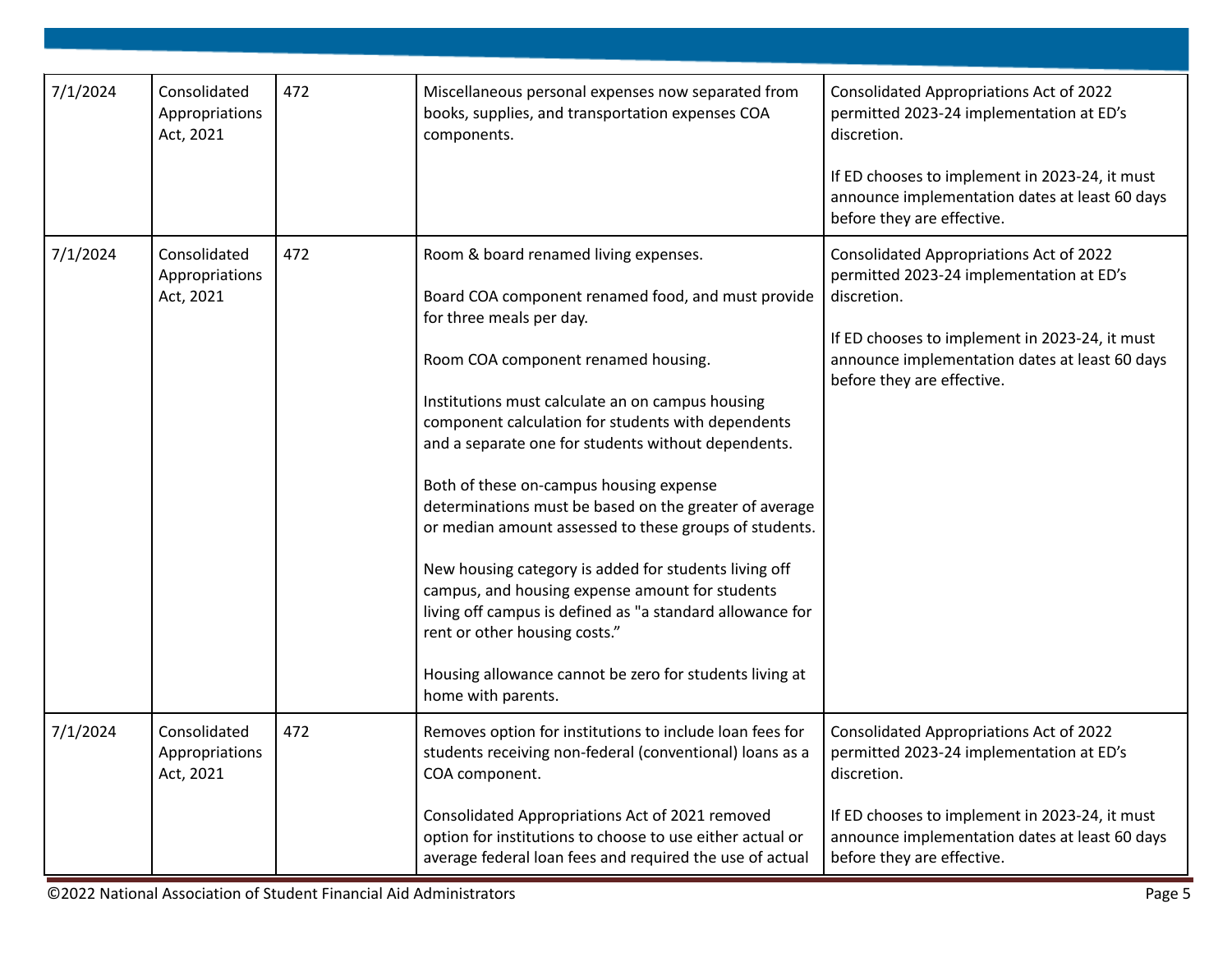|                  |                                             |                     | fees only<br>Technical corrections in the Consolidated Appropriations<br>Act of 2022 restores institutions' ability to choose to use<br>average or actual federal loan fees, but still does not<br>permit non-federal loan fees to be included. |                                                                                                                                                                                                                                                                                                                                                                          |  |
|------------------|---------------------------------------------|---------------------|-------------------------------------------------------------------------------------------------------------------------------------------------------------------------------------------------------------------------------------------------|--------------------------------------------------------------------------------------------------------------------------------------------------------------------------------------------------------------------------------------------------------------------------------------------------------------------------------------------------------------------------|--|
| 7/1/2024         | Consolidated<br>Appropriations<br>Act, 2021 | 472                 | Cost of first professional credential is now a required<br>COA component.                                                                                                                                                                       | <b>Consolidated Appropriations Act of 2022</b><br>permitted 2023-24 implementation at ED's<br>discretion.<br>If ED chooses to implement in 2023-24, it must<br>announce implementation dates at least 60 days<br>before they are effective.                                                                                                                              |  |
| 7/1/2024         | Consolidated<br>Appropriations<br>Act, 2021 | 472                 | For incarcerated students, books, course materials,<br>supplies, equipment, and cost of obtaining a first<br>professional credential are now required COA elements.                                                                             | Previously only tuition and fees and, if required,<br>books and supplies were permitted in the COA for<br>incarcerated students.<br>Consolidated Appropriations Act of 2022<br>permitted 2023-24 implementation at ED's<br>discretion.<br>If ED chooses to implement in 2023-24, it must<br>announce implementation dates at least 60 days<br>before they are effective. |  |
| 7/1/2024         | Consolidated<br>Appropriations<br>Act, 2021 | 472                 | Institutions now required to make a list of all COA<br>elements publicly available on any portion of its website<br>describing tuition and fees.                                                                                                | Consolidated Appropriations Act of 2022<br>permitted 2023-24 implementation at ED's<br>discretion.<br>If ED chooses to implement in 2023-24, it must<br>announce implementation dates at least 60 days<br>before they are effective.                                                                                                                                     |  |
|                  | <b>STUDENT ELIGIBILITY</b>                  |                     |                                                                                                                                                                                                                                                 |                                                                                                                                                                                                                                                                                                                                                                          |  |
| <b>EFFECTIVE</b> | LEGISLATION                                 | <b>HEA CITATION</b> | <b>CHANGE</b>                                                                                                                                                                                                                                   | <b>COMMENT</b>                                                                                                                                                                                                                                                                                                                                                           |  |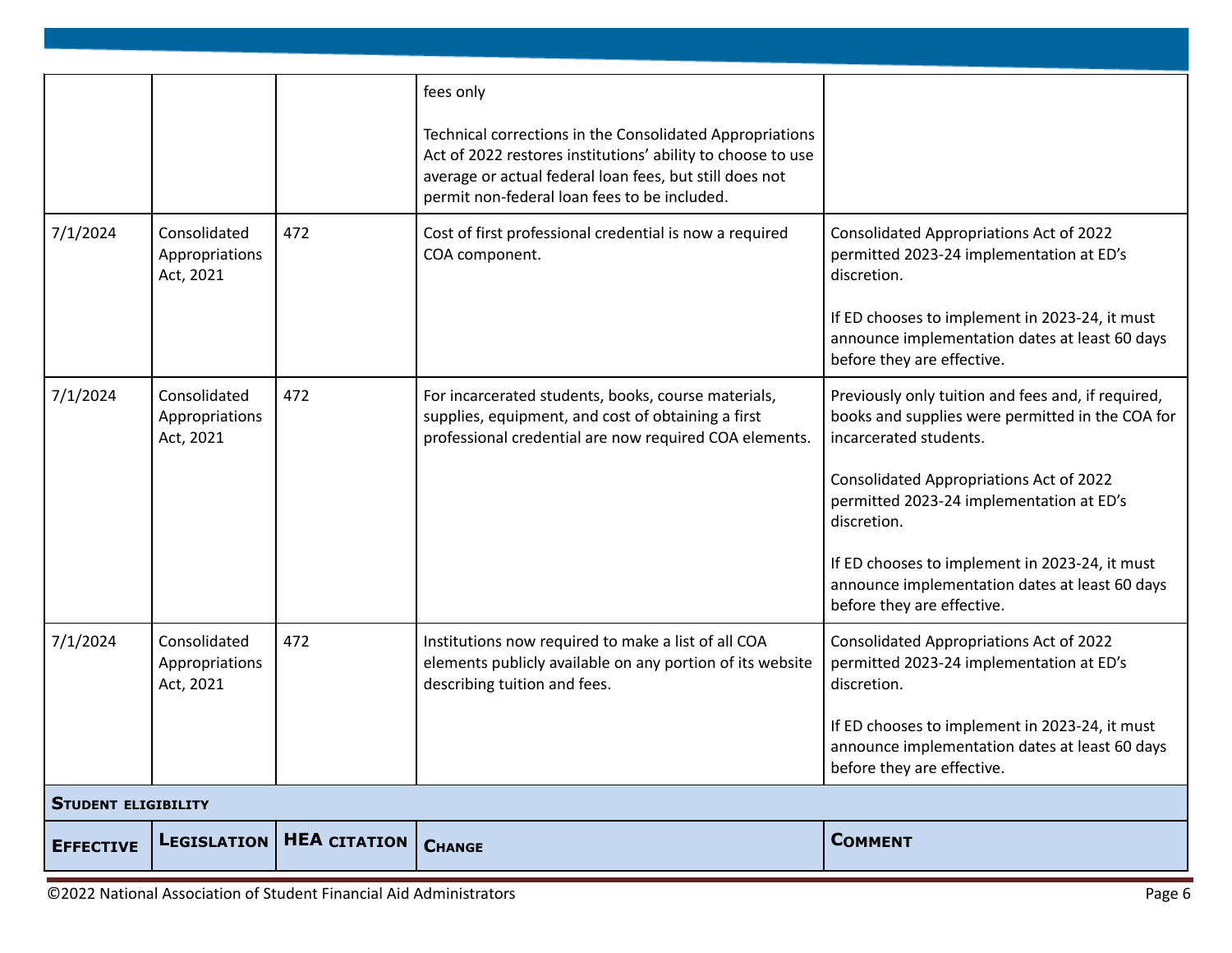| <b>DATE</b>                     |                                             |                     |                                                                                                                                                                                                       |                                                                                                                                                                                                                                                                                                                                          |  |  |
|---------------------------------|---------------------------------------------|---------------------|-------------------------------------------------------------------------------------------------------------------------------------------------------------------------------------------------------|------------------------------------------------------------------------------------------------------------------------------------------------------------------------------------------------------------------------------------------------------------------------------------------------------------------------------------------|--|--|
| 6/11/2021                       | Consolidated<br>Appropriations<br>Act, 2021 | 483(s)              | Repeals ban on Title IV eligibility for students who fail to<br>register with the Selective Service System.                                                                                           | Early implementation was authorized at ED's<br>discretion and became effective June 11, 2021 for<br>the 2021-22, 2022-23, and 2023-24 award years:<br>(GEN-21-04) Early Implementation of the FAFSA<br>Simplification Act's Removal of Selective Service<br>and Drug Conviction Requirements for Title IV<br>Eligibility)                |  |  |
| 03/15/2022                      | Consolidated<br>Appropriations<br>Act, 2022 | n/a                 | Conforming amendment made to the Public Health<br>Service Act to repeal ban on health professions student<br>loan eligibility for students who fail to register with the<br>Selective Service System. |                                                                                                                                                                                                                                                                                                                                          |  |  |
| 6/17/2021                       | Consolidated<br>Appropriations<br>Act, 2021 | 484(r)              | Repeals ban on Title IV eligibility for students with prior<br>drug-related convictions.                                                                                                              | Early implementation was authorized at ED's<br>discretion and became effective June 11, 2021 for<br>the 2021-22, 2022-23, and 2023-24 award years:<br>(GEN-21-04) Early Implementation of the FAFSA<br><b>Simplification Act's Removal of Selective Service</b><br>and Drug Conviction Requirements for Title IV<br>Eligibility)         |  |  |
| 6/17/2021                       | Consolidated<br>Appropriations<br>Act, 2021 | 455(q)              | Repeals the Subsidized Usage Limit Applies (SULA)<br>restriction, which limits students from receiving<br>subsidized loans for more than 150% of the published<br>program length.                     | Early implementation was authorized at ED's<br>discretion and became effective June 11, 2011 for<br>all loans since the SULA restriction was enacted in<br>2013: (DL-21-04) 150% Direct Subsidized Loan<br>Limit: Electronic Announcement #25 - Guidance<br>and Operational Information for the Repeal of<br>150% Subsidized Usage Limit |  |  |
| <b>MISCELLANEOUS CHANGES</b>    |                                             |                     |                                                                                                                                                                                                       |                                                                                                                                                                                                                                                                                                                                          |  |  |
| <b>EFFECTIVE</b><br><b>DATE</b> | <b>LEGISLATION</b>                          | <b>HEA CITATION</b> | <b>CHANGE</b>                                                                                                                                                                                         | <b>COMMENT</b>                                                                                                                                                                                                                                                                                                                           |  |  |
| 7/1/2024                        | Consolidated<br>Appropriations<br>Act, 2021 | 480(j)              | Adds items not considered to be other financial aid in<br>determining amount of need:<br>• Payments/services received from Social Security                                                            | Effective date changed from 2023-24 to 2024-25<br>award year by Consolidated Appropriations Act,<br>2022.                                                                                                                                                                                                                                |  |  |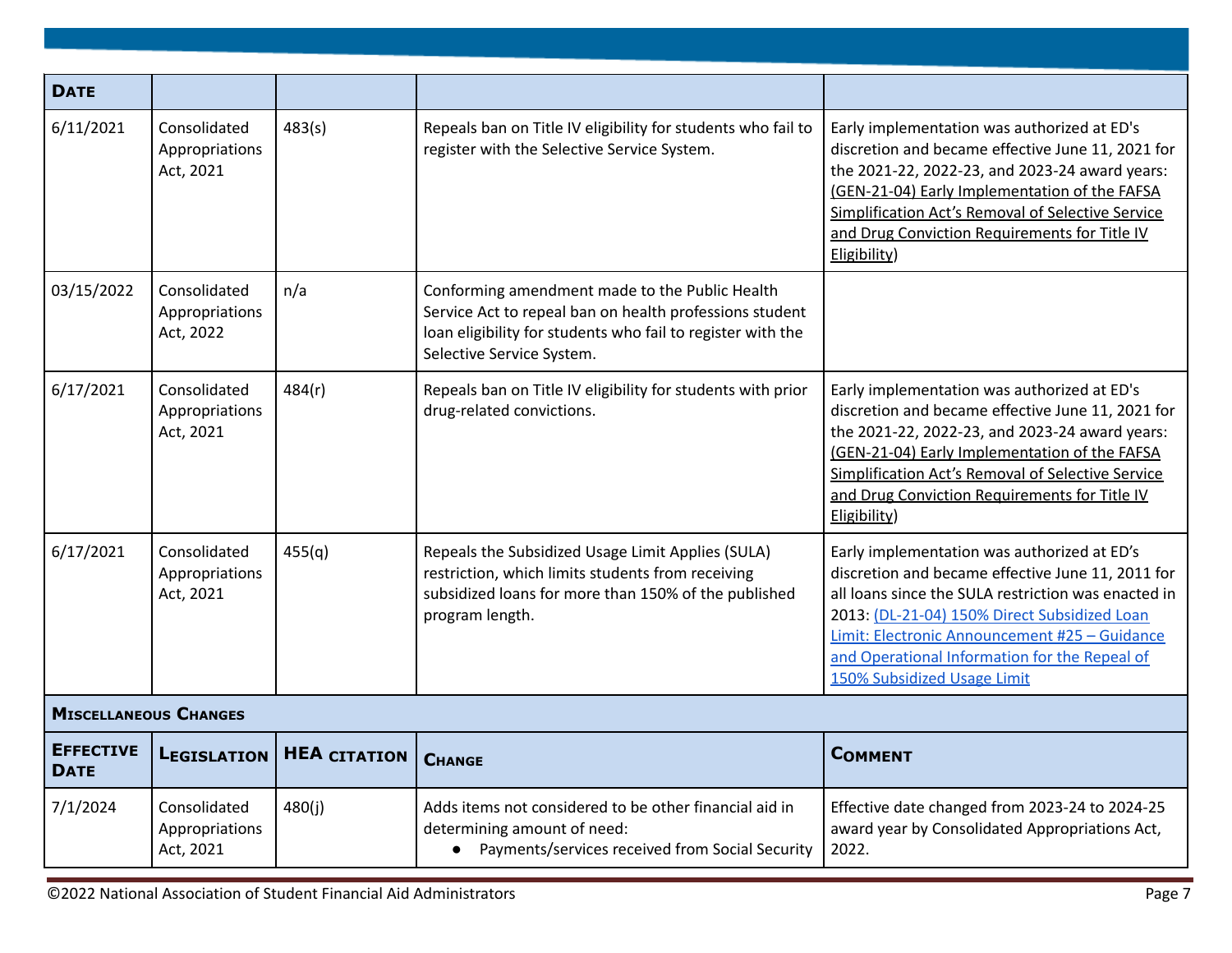|          |                                             |                  | Administration related to foster care<br>Emergency financial aid provided for<br>$\bullet$<br>unexpected expenses that are a component of<br>the COA.                                                                                                                                                                                                                                                                              |                                                                                                           |
|----------|---------------------------------------------|------------------|------------------------------------------------------------------------------------------------------------------------------------------------------------------------------------------------------------------------------------------------------------------------------------------------------------------------------------------------------------------------------------------------------------------------------------|-----------------------------------------------------------------------------------------------------------|
|          |                                             |                  | Removes special combat pay from exemption from<br>treatment as other financial aid.                                                                                                                                                                                                                                                                                                                                                |                                                                                                           |
| 7/1/2024 | Consolidated<br>Appropriations<br>Act, 2021 | 479B             | WIOA added to programs that cannot be taken into<br>account in determining eligibility for benefits under any<br>federal, state, or local program that uses federal dollars.                                                                                                                                                                                                                                                       | Effective date changed from 2023-24 to 2024-25<br>award year by Consolidated Appropriations Act,<br>2022. |
| 7/1/2024 | Consolidated<br>Appropriations<br>Act, 2021 | 479C             | Instructs ED to develop guidance on implementing<br>existing statutory requirement that excludes certain<br>types of income received by Native American students<br>from the SAI calculation, without adding a FAFSA<br>question.                                                                                                                                                                                                  | Effective date changed from 2023-24 to 2024-25<br>award year by Consolidated Appropriations Act,<br>2022. |
| 7/1/2024 | Consolidated<br>Appropriations<br>Act, 2021 | 483              | ED required to streamline and simplify the verification<br>process and to consider the burden of verification on<br>low income students as well as to review the<br>effectiveness of verification in preventing overpayments.<br>ED also must publish annual report on applicants<br>selected for verification, whether they received federal<br>aid disbursements and the extent to which their SAI<br>changed upon verification. | Effective date changed from 2023-24 to 2024-25<br>award year by Consolidated Appropriations Act,<br>2022. |
| 7/1/2024 | Consolidated<br>Appropriations<br>Act, 2021 | 483(c)(3)        | ED may enter into data sharing agreements with federal<br>or state agencies to conduct outreach regarding<br>means-tested benefits.                                                                                                                                                                                                                                                                                                | Effective date changed from 2023-24 to 2024-25<br>award year by Consolidated Appropriations Act,<br>2022. |
| 7/1/2024 | Consolidated<br>Appropriations<br>Act, 2021 | 483(a)(2)(D)(i)  | Applicant/parent (where applicable) must authorize ED<br>to disclose to state higher ed agencies, institutions, and<br>scholarship organizations designated by ED all FAFSA<br>data (including income data provided to ED by IRS.)                                                                                                                                                                                                 | Effective date changed from 2023-24 to 2024-25<br>award year by Consolidated Appropriations Act,<br>2022. |
| 7/1/2024 | Consolidated<br>Appropriations              | 483(a)(2)(D)(ii) | Applicants may choose to authorize ED to disclose FAFSA<br>data (excluding income data provided to ED by IRS) to                                                                                                                                                                                                                                                                                                                   | Effective date changed from 2023-24 to 2024-25<br>award year by Consolidated Appropriations Act,          |